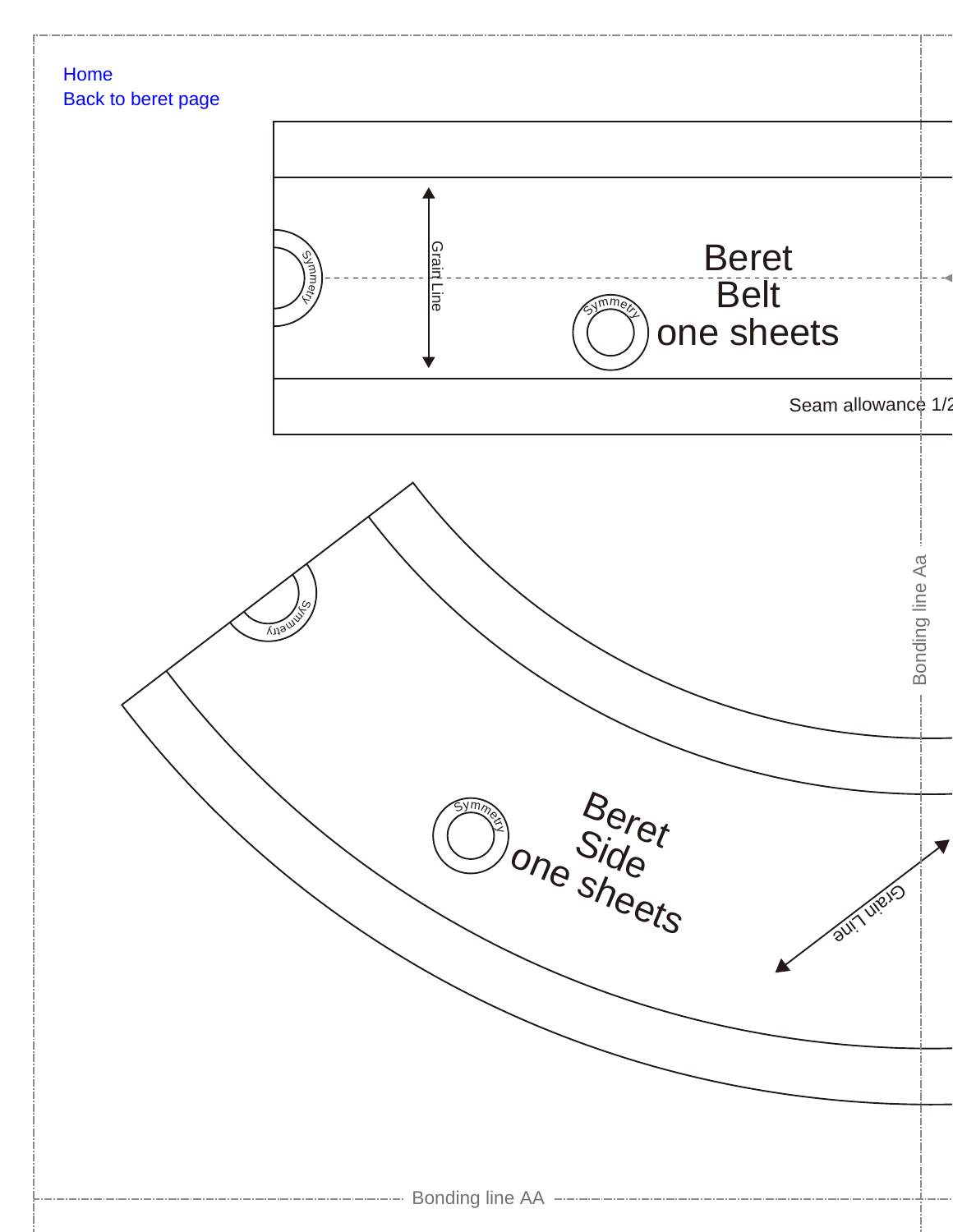

Bonding line Ab

Bonding line Ab